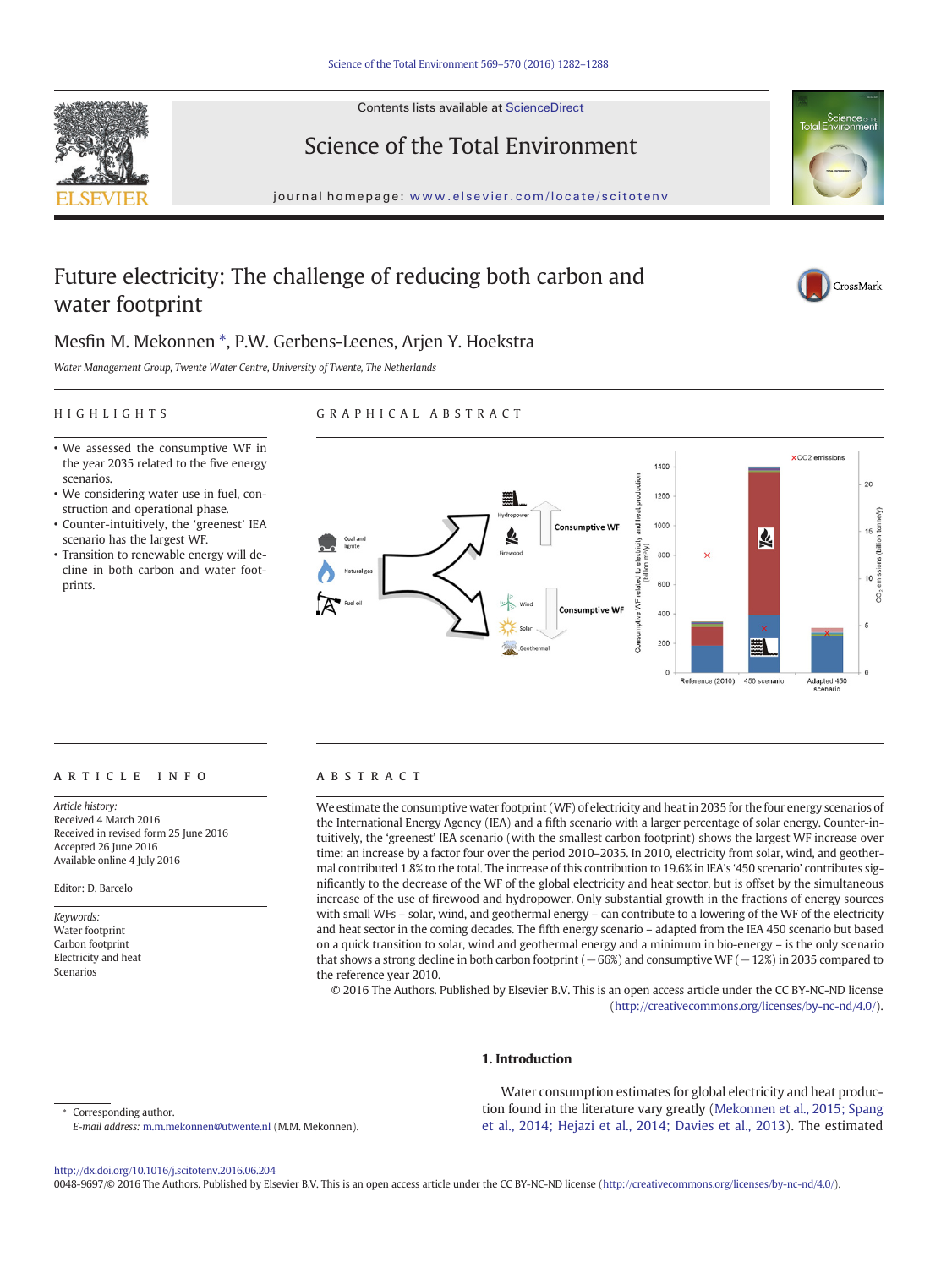current water consumption for electricity and heat production ranges from as low as 12.9  $\rm km^3/y$  as estimated by [Spang et al. \(2014\)](#page-6-0) to as high as 217 km $^3$ /y as estimated by [Mekonnen et al. \(2015\).](#page-6-0) The main reason for the big difference is that while the latter have assessed the water consumption along the full supply chain and included the water consumption related to hydropower generation and firewood production, the former have looked at only cooling water requirements in power plants. [Davies et al. \(2013\)](#page-5-0) and [Hejazi et al. \(2014\)](#page-6-0) estimate global water consumption in electricity production in 2005 to be around 76  $\rm km^3$ /y; they included the water consumption related to hydroelectricity but didn't show the full supply chain and also have not included the water consumption related to firewood used in electricity generation. For a complete picture of water use, it is best to consider the full supply chain [\(Feng et al., 2014\)](#page-6-0). In the current study we will consider the full water footprint (WF) of electricity and heat generation, i.e. both the direct and indirect water use of the final product, whereby water use refers to both consumptive water use (green and blue WF) and degenerative water use (the grey WF) [\(Hoekstra et al., 2011](#page-6-0)). The green WF measures consumption of rain water (most relevant in agriculture and forestry); the blue WF measures consumptive use of surface and groundwater (the net water abstraction from ground- or surface water, i.e. the gross water abstraction minus the volume of water that returns to the catchment from which it was withdrawn); the grey WF is an indicator of water pollution. The WF of electricity and heat is determined by three main factors: the total electricity and heat production  $(T\mathcal{L}(y))$ , the energy mix (the relative contribution of different energy sources), and the specific WF per unit of electricity and heat produced  $(m<sup>3</sup>/T)<sub>l</sub>$  per energy source. Over the period 2000–2012, the global consumptive WF of electricity and heat grew by a factor 1.8, mainly due to the increase in total electricity and heat production and the increased use of firewood [\(Mekonnen et al., 2015](#page-6-0)). It is expected that the electricity and heat production will rise further, putting additional pressure on scarce freshwater resources.

All available energy scenarios foresee a growth of electricity production in the coming decades. The International Energy Agency (IEA) expects that global demand for electricity will grow faster than the demand for any other form of final energy, although the rate of growth differs among scenarios and depends on government policies related to carbon dioxide  $(CO<sub>2</sub>)$  emissions, energy efficiency and energy security [\(IEA, 2012\)](#page-6-0). In IEA's 'current policies scenario', world electricity demand will grow from 91 to162 EJ/y over the period 2010–2035; the  $CO<sub>2</sub>$  emission rises from 12.5 to 20.1 billion tonne/y over the same period. In the 'new policies scenario', world electricity demand will grow to 147 EJ/y, with a  $CO<sub>2</sub>$  emission of 15.0 billion tonne/y in 2035; in the '450 scenario' electricity demand increases towards 127 EJ/y, with a  $CO<sub>2</sub>$  emission of 4.7 billion tonne/y in 2035. The 'efficient world scenario' sees a growth in electricity demand towards 124 EJ/y, with a  $CO<sub>2</sub>$  emission of 11.4 billion tonne/y in 2035. So, only the latter two scenarios show a decrease in carbon footprint compared to the reference year. Without changes in the average WF per unit of electricity, the growth in energy demand in the four IEA scenarios will imply corresponding increases of the sector's WF. The average WF per unit of electricity, however, may decrease or increase, depending on changes in the energy mix and in the types of technologies used, e.g. the type of cooling technology in power plants. There are a few existing scenario studies on future water demands related to power generation, but none of them considers all sorts of water use along the full supply chain. The World Energy Council (WEC) has estimated the future water demand in energy production, including the water used in the primary energy production and electricity for its two energy scenarios, per region and per energy source ([WEC, 2010\)](#page-6-0). But WEC focused on water use in the operational stage, leaving the water use in the supply chain out of scope. [Greenpeace et al. \(2012\)](#page-6-0) estimated the water demand for thermal power generation for the fuel supply chain and the operational stage per world region but without specification per energy source. Also, they didn't look at water consumption related to hydropower generation. The IEA has estimated the future water consumption for the whole energy production system, including power generation [\(IEA, 2012\)](#page-6-0), but also exclude water consumption related to hydropower generation. All three studies have neglected the water consumption related to firewood. Other existing scenario studies on future water demands related to the electricity sector focus on operational water use, leaving water consumption in the supply chain out of scope. For example, [Byers et al. \(2014\)](#page-5-0) studied cooling water demands related to future electricity generation in the UK to 2050 and showed that freshwater consumption in 2050 will increase under pathways with high levels of carbon capture and storage, but decrease under a pathway with increasing reliance on renewables. [Sovacool and Sovacool \(2009\)](#page-6-0) studied electricity-water trade-offs in the U.S. till 2025 and showed the operational water use to rise. The Pacific Northwest National Laboratory in the U.S, and the University of Alberta, Canada. together performed a series of studies on future global water demand for electricity generation, with a focus on water use in the operational stage again. Their results are published in [Hejazi et al. \(2014\),](#page-6-0) who project future water consumption for electricity generation for six scenarios, [Kyle et al. \(2013\)](#page-6-0), who study the influence of climate change mitigation technology on global water demands for electricity generation, [Davies et al. \(2013\),](#page-5-0) who analyse the global electric sector water demands to 2095, and [Dooley et al.](#page-5-0) [\(2013\)](#page-5-0) who show the decrease of water consumption per unit of electricity generated due to more efficient water use for cooling. By focusing on water use in operations and excluding water use in the supply chain, all studies offer a partial view on future water demands.

In their 2014-report, the IPCC [\(IPCC, 2014](#page-6-0)) states that the increasing efforts to mitigate and adapt to climate change imply an increasing complexity of interactions, particularly at the intersections among water, energy, land use and biodiversity. Examples of actions with cobenefits include improved energy efficiency and cleaner energy sources, leading to reduced emissions of health-damaging climate-altering air pollutants. However, tools to understand and manage these interactions remain limited ([IPCC, 2014](#page-6-0)). An important question in this respect is whether these actions have an impact on WFs. It can be expected that improved energy efficiencies will decrease WFs. A shift to renewable energy sources like wind energy, energy from photovoltaic (PV) cells and geothermal energy will also reduce WFs, because they have a relatively small WF per unit of electricity produced. However, a shift to the use of biomass or hydropower, two other renewables, will increase the total WF, because they have relatively large WFs [\(Mekonnen et al.,](#page-6-0) [2015](#page-6-0)). Improvements in cooling technology in power plants may contribute to the reduction of operational water consumption in electricity from fossil fuels, biomass and nuclear energy. According to [Dooley et al.](#page-5-0) [\(2013\)](#page-5-0), 80% of global electricity production in 2050 will be from facilities that have not been built yet. They estimate that, between 2010 and 2030, water consumption per unit of electricity will decrease by about 25% due to the introduction of new, more water efficient technology.

Another issue is the energy return on energy invested (the EROI factor), an important factor determining the WF per unit of net energy produced. As shown in [Mekonnen et al. \(2015\)](#page-6-0), for fuels with relatively small EROI values, like unconventional oil or shale gas (with EROI values of 3 to 4, compared to EROI values of 10 to 11 for conventional oil or natural gas), WFs per unit of net energy are substantially larger than WFs per unit of gross energy output (e.g. 25% larger in the case of oil sand). This means that shifting towards more energy-intensive fuels like shale gas and shale oil will result in a substantial increase of the WF per unit of net energy produced.

The aim of the current paper is to estimate the consumptive WF in the year 2035 related to the four energy scenarios of the International Energy Agency (the Current Policies Scenario, the New Policies Scenario, the 450 Scenario, and the Efficient World Scenario) and an additional scenario based on one of the IEA scenarios but with a relatively large share of wind and solar energy. The term 'consumptive WF' is used in this paper to refer to the sum of the green and blue WF, but in practice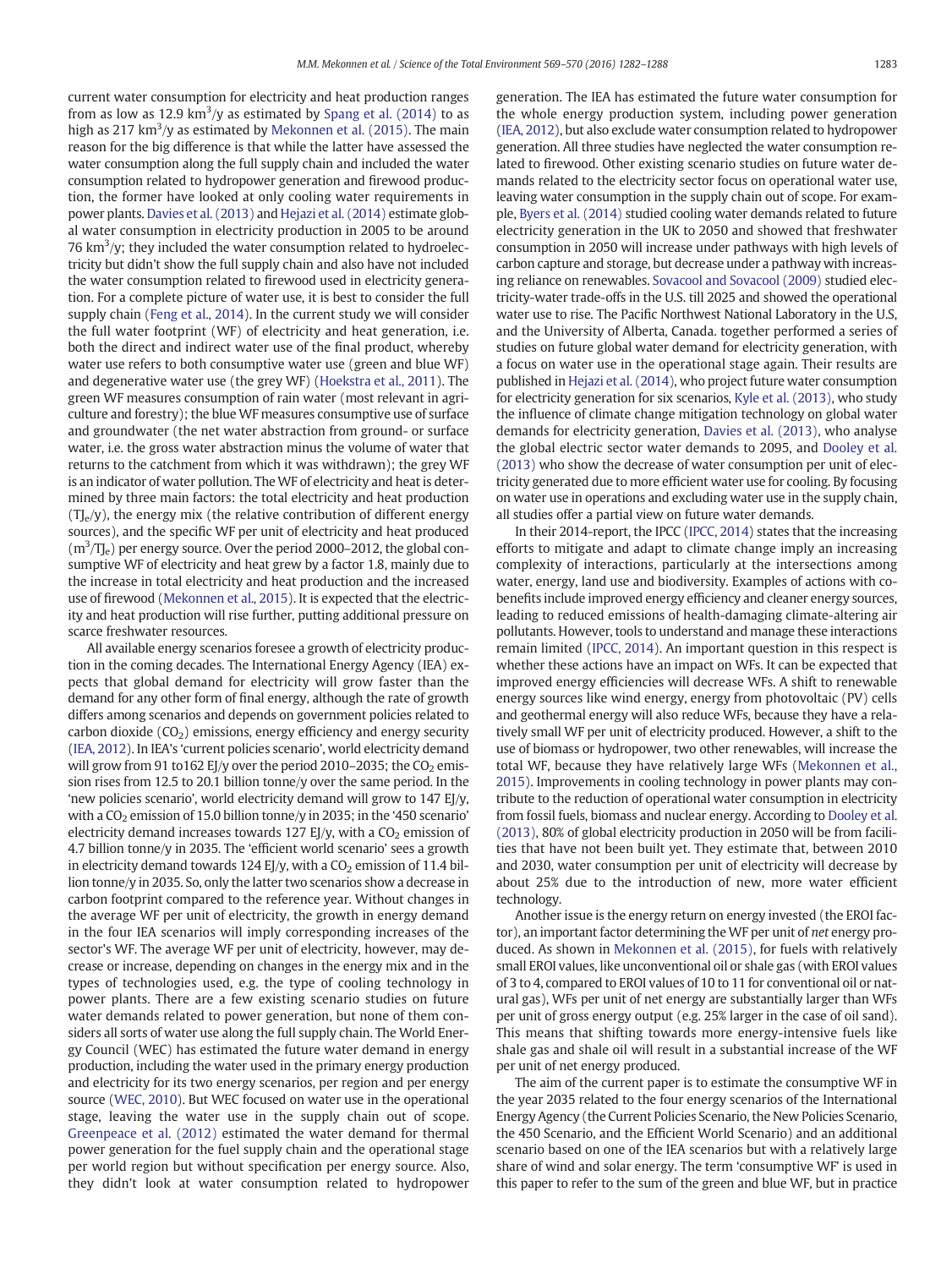<span id="page-2-0"></span>it will refer to blueWF, except for the case of electricity or heat from biomass, because biomass is the only form of energy with a green WF. The novelty of the study is that, for the first time the water requirement of energy scenarios is assessed by considering water use over the full supply chain (fuel, construction and operational phase). In addition, the study integrates the water consumption in firewood production and hydropower generation, which are generally overlooked in most studies, but major water users.

### 2. Material and methods

There are different methods to assess the water consumed in energy production and consumption. Water Footprint Assessment (WFA) is an approach that quantifies and maps green, blue and grey water footprints, assesses the sustainability, and formulate response strategies [\(Hoekstra et al., 2011](#page-6-0)). Life cycle assessment (LCA) evaluates the various environmental impacts of a product or service throughout its entire life cycle [\(Feng et al., 2014](#page-6-0)). Environmentally-extended input-output analysis is a method used to trace the flow of embedded energy or natural resources between sectors and across international supply chains [\(Feng et al., 2014; Kitzes, 2013](#page-6-0)). In the current paper we have used the WFA method developed by the Water Footprint Network because it has a number of strengths that make this approach more suitable to the current work compared to the other two methods. Green water is included in WFA but not in LCA, while making green water consumption explicit is very valuable, particularly in biomass production, where green water consumption generally forms a major component of total water use. Furthermore, while WFA focuses on assessing water resources appropriation, LCA focuses on environmental impacts of water use rather than on quantifying overall water use itself [\(Boulay](#page-5-0) [et al., 2013](#page-5-0)). The purpose of the current study is to quantify freshwater use implications of different energy scenarios, not to quantify environmental impacts of water use. Input-output analysis is a less suitable tool for the purpose of the current study, since we don't focus on tracing of carbon or water footprint through economies.

# 2.1. Scenarios for future generation of electricity and heat

The WF of electricity and heat is determined by three factors: the total electricity and heat production  $(T_{\text{e}}/y)$ , the energy mix (the relative contribution of different energy sources), and the specific WF per unit of electricity and heat produced  $(m^3/T_{\rm le})$  per energy source. Total electricity and heat production is a function of the size of the population and per capita electricity and heat consumption. Various organizations have developed alternative scenarios for the future development of electricity and heat generation. Generally, scenarios are formulated per world region and specify the energy mix. In this study we explore the WF implications of the four scenarios from the International Energy Agency ([IEA, 2012\)](#page-6-0). We used these scenarios, and not for example those from [Shell \(2013\),](#page-6-0) [WEC \(2013\)](#page-6-0), [Greenpeace and EREC \(2010\)](#page-6-0) or [Greenpeace et al. \(2012\),](#page-6-0) because IEA provides four different storylines (see Supporting Information), whereas Shell, WEC, and Greenpeace et al. each give only two storylines and Greenpeace-EREC three, which limits the scope of exploration. The IEA scenarios are geographically explicit and provide sufficient details on the energy mix necessary for the estimation of the relatedWF. To assess the effect of an increased share of PV, concentrated solar power (CSP), wind and geothermal in the energy mix in 2035, we developed a fifth scenario based on IEA's 450 scenario and the advanced energy [r]evolution scenario of [Greenpeace and](#page-6-0) [EREC \(2010\).](#page-6-0) In the adapted 450 scenario, we keep the 2035 electricity and heat production levels for each region unchanged compared to the 450 scenario and keep the relative contributions of the fossil fuels to the total the same, but replaced the nuclear, solar PV, CSP, wind, and geothermal values by the absolute values of the advanced energy [r]evolution scenario of [Greenpeace and EREC \(2010\).](#page-6-0) It is assumed that electricity from hydropower does not continue to grow after 2020 as in the 450 scenario, and that the bioenergy comes fully from organic waste, assuming a negligible contribution from firewood. As a result, the total electricity supply from solar, wind, and geothermal accounts for 53% in 2035. Table S1 in the Supporting information shows global energy and heat generation and the energy mix per scenario.

2.2. Assessing the consumptive WF of electricity and heat production per scenario

The consumptive WF (sum of green and blue WF) of electricity production ( $WF_{e, total}$ , m<sup>3</sup>/y) is estimated as:

$$
WF_{e, total} = \sum_{s} (E \times EM[s] \times WF_{e}[s])
$$

where E is the electricity production  $(T_{\text{e}}/y)$ , EM[s] the relative contribution of energy source s in the energy mix  $(\%)$ , and  $WF_e[s]$  the WF per unit of electricity produced from energy source s ( $m^3/T$ J<sub>e</sub>). WF<sub>e</sub> is the sum of the water footprint related to the three major stages of the supply chain: fuel supply, construction and operation. For heat production we followed the same approach. Except for firewood, the consumptive WF is always fully blue WF. For firewood, which requires rainwater in its production, almost all of the consumptive WF refers to green WF.

Data on WFs per unit of electricity per energy source, for each stage in the supply chain, were collected from difference sources and are reported in the Supplementary Information. The specific WF per unit of electricity and heat produced differs across energy sources. The largest WFs are generally found for electricity from firewood and hydropower, the smallest for electricity from wind, solar and geothermal energy and from organic waste. The WFs of electricity from fossil fuels and nuclear energy are in between these two extremes. Given a certain energy source, WFs still vary, depending on both energy efficiencies (like the energy efficiency in power plants) and water use efficiencies (e.g. in cooling of power plants). The WF per TJ of oil and gas was adjusted based on the relative future contribution of unconventional fuels (oil and gas) as specified in the IEA scenarios ([IEA, 2012](#page-6-0)). We took the weighted average WF of the conventional and unconventional fuels per scenario.

The fuel input and electricity production per energy source and per region for the three IEA scenarios were obtained from [IEA \(2012\).](#page-6-0) The energy conversion efficiency was implicitly included in the input data. For IEA's efficient world scenario, the fuel input and electricity production per energy source are provided only at a global level. We derived the heat production per energy source based on the relative contribution of the energy sources in power generation input. We have considered the following energy sources: coal, natural gas, oil, nuclear,

Table 1

Consumptive WF of global electricity and heat production in operations and along the supply chain (billion  $m<sup>3</sup>/y$ ), per energy source, for the reference case (2010) and per scenario (2035).

| Scenario                  | Year | Hydro-power | Fire-wood | Coal & lignite | Nuclear | Natural gas | Oil  | Geo-thermal | Solar | Wind | Total |
|---------------------------|------|-------------|-----------|----------------|---------|-------------|------|-------------|-------|------|-------|
| Reference                 | 2010 | 185         | 128       | 20             | 8.0     | 6.1         | 2.16 | 0.09        | 0.02  | 0.00 | 348   |
| Current policies scenario | 2035 | 337         | 559       | 35             | 11      |             | 1.45 | 0.27        | 0.57  | 0.01 | 956   |
| New policies scenario     | 2035 | 359         | 698       | 25             | 12      | 9.9         | 1.21 | 0.39        | 1.05  | 0.01 | 1107  |
| 450 scenario              | 2035 | 392         | 973       | 10             | 17      | 6.7         | 0.77 | 0.55        | 2.65  | 0.02 | 1403  |
| Efficient world scenario  | 2035 | 406         | 473       | 19             | 12      | 8.1         | 0.95 | 0.30        | 0.58  | 0.01 | 919   |
| Adapted 450 scenario      | 2035 | 252         | 0.71      | 8.7            | 1.3     | 5.7         | 0.49 | 5.5         | 30    | 0.03 | 305   |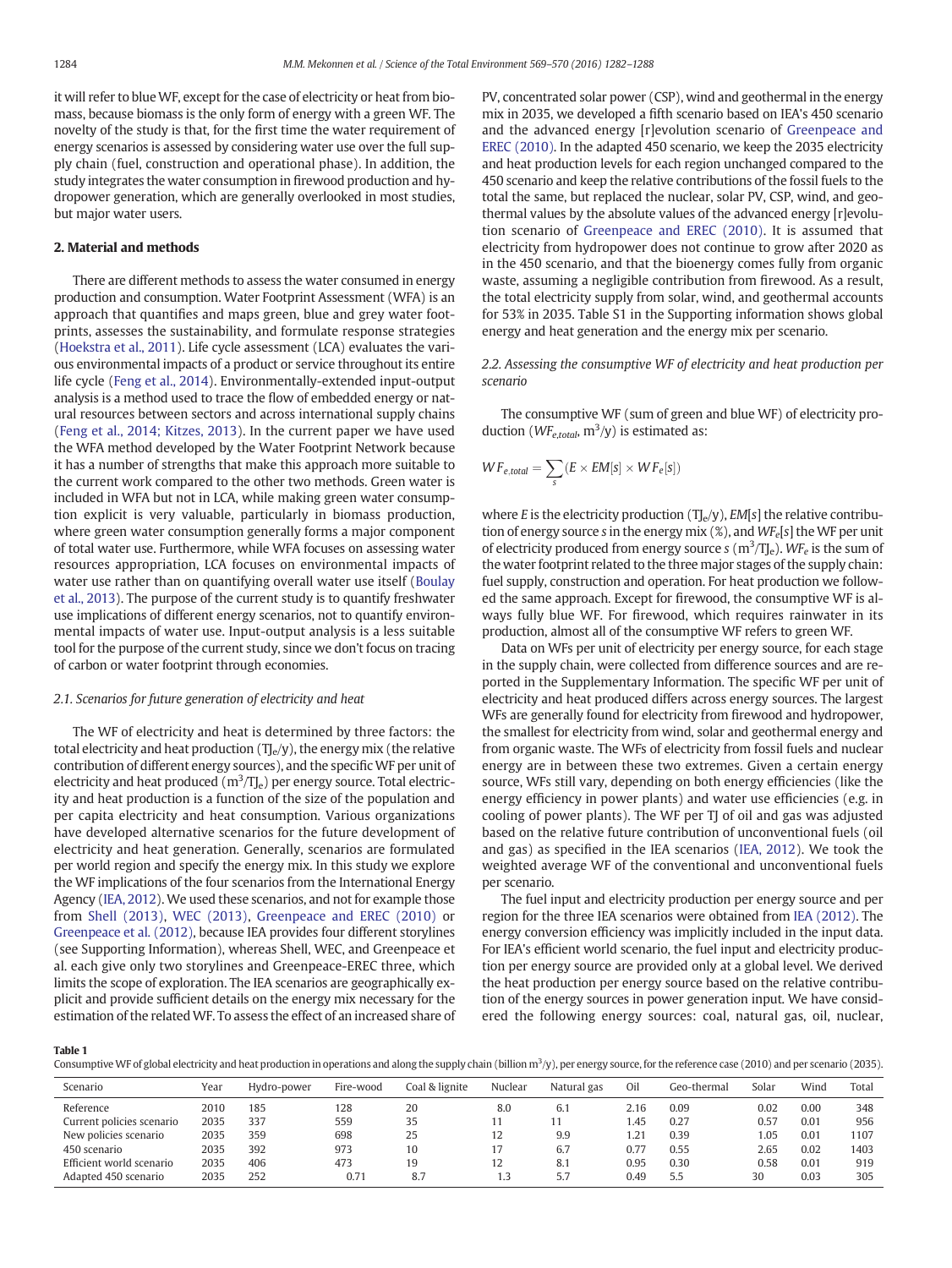<span id="page-3-0"></span>

Fig. 1. Contribution of different energy sources to the total consumptive WF of electricity and heat production, and CO<sub>2</sub> emission in the reference case (2010) and per scenario (2035). The consumptive WF per scenario per energy sources was derived by multiplying the electricity and heat production by the respective WF per unit of electricity and heat produced from the energy sources as described in the [Material and methods](#page-2-0) section. The projected CO<sub>2</sub> emission levels per scenario were taken from [IEA \(2012\)](#page-6-0).

firewood, hydropower, photovoltaic (PV) cells, concentrated solar power (CSP), wind and geothermal. The data from [IEA \(2012\)](#page-6-0) provide firewood and organic waste as one group under the heading 'bioenergy'. We split the 'bioenergy' into firewood and organic waste, based on their fraction in the bioenergy for the current situation as obtained from [Enerdata \(2014\).](#page-6-0) We assumed a WF of zero for organic waste.

# 3. Results

# 3.1. Consumptive WF in five global electricity and heat production scenarios

The consumptive WF per energy source per scenario is shown in [Table 1.](#page-2-0) The total WF in 2035 is smallest in the adapted 450 scenario because of its large share of solar, wind, and geothermal energy, which have a relatively small WF per unit of electricity generated. Among the four IEA scenarios, the total WF is smallest for the efficient world scenario, followed by the current policies, the new policies and the 450 scenario. Counter-intuitively, the 'greenest' IEA energy scenario, with the smallest carbon footprint, thus has the largest WF (Fig. 1). The differences in the WF across the scenarios are due to differences in the volume of final electricity and heat output, but more importantly to differences in the applied energy mix. Although, the 450 scenario has 22% lower final electricity and heat output compared to the current policies scenario, the WF in the 450 scenario is 1.5 times larger than the WF in the current policies scenario because of the relatively large shares of hydropower (18% in the 450 compared to 12% in the current policies) and



Fig. 2. Consumptive WF of electricity and heat production in operations and along the supply chain (the bar charts are in billion  $m^3/y$ ), per region, for the reference case (2010) and per scenario (2035).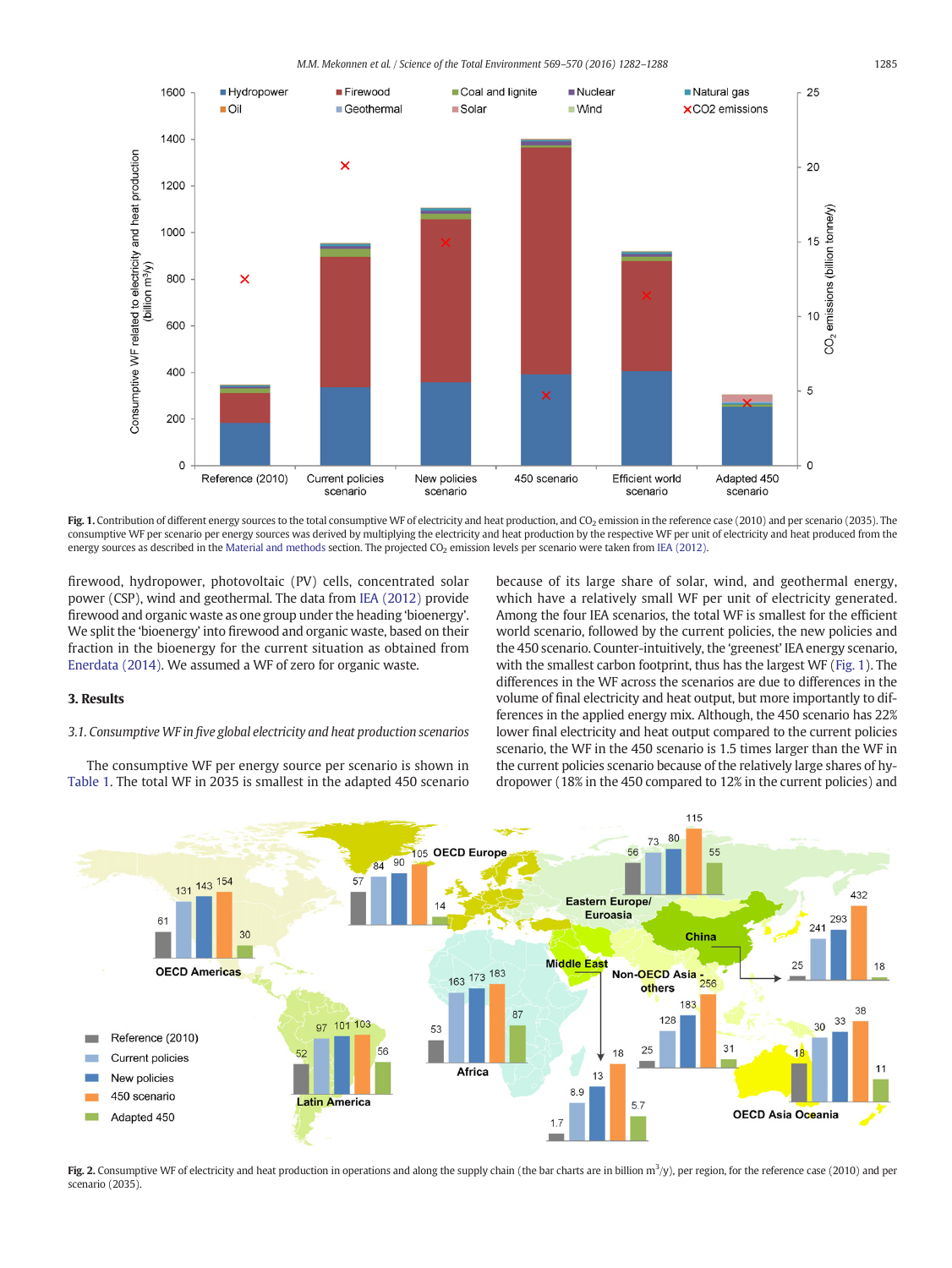#### Table 2 Consumptive WF of electricity and heat for the fuel, construction and operation stages per scenario, in 2035 (billion  $m^3/y$ ).

| Scenario                  | Supply chain WF |             |              | Operational WF | <b>Total WF</b>      |      |
|---------------------------|-----------------|-------------|--------------|----------------|----------------------|------|
|                           | Fuel            |             | Construction |                |                      |      |
|                           | Firewood        | Other fuels |              | Hydro          | Other energy sources |      |
| Current policies scenario | 557             | 3.72        | 0.39         | 337            | 57                   | 956  |
| New policies scenario     | 696             | 3.07        | 0.55         | 359            | 49                   | 1107 |
| 450 scenario              | 970             | 2.26        | 1.00         | 392            | 37                   | 1403 |
| Efficient world scenario  | 472             | 2.46        | 0.36         | 406            | 39                   | 919  |
| Adapted 450 scenario      | 0.00            | 0.84        | 8.00         | 252            | 44                   | 305  |

biomass (7.1% in the 450 compared to 3.2% in the current policies), which both have relatively large WFs per unit of energy output.

Firewood contributes most to the total WF in all scenarios except for the adapted 450 scenario, followed by hydropower. In the adapted 450 scenario, hydropower has the largest share (83%) in the total WF. The contribution of other renewables to the total WF is very small in the IEA scenarios (0.1–0.3%) but relatively large (12%) for the adapted 450 scenario that strongly relies on those other renewables. The WF related to firewood is almost fully green water while for the other energy sources it is fully blue water.

[Fig. 2](#page-3-0) shows the consumptive WF of electricity and heat production per region per scenario (excluding IEA's efficient world scenario due to lack of full regional specification in that scenario). China takes the largest share of the total WF in all the scenarios except the adapted 450, mainly due to the large WF related to firewood.

Table 2 gives the consumptive WF of electricity and heat production per production stage per for each of the four IEA scenarios and the adapted 450 scenario. The fuel supply stage takes the largest share of the total WF in the four IEA scenarios, but the operational WF takes the largest share in the adapted 450 scenario. The operational WF is dominated by hydropower, which contributes 86% (under the current policies scenario) to 91% (under the 450 scenario) to the total operational WF of electricity and heat generation in 2035.

The average WF per unit of gross and net energy produced in 2035 is smallest for the adapted 450 scenario, followed by IEA's current policies scenario, and largest for the 450 scenario (Fig. 3). In the latter case, this is again caused by the large share of hydropower and biomass. The fact that total electricity and heat generation in the 450 scenario is much lower than in the current policies scenario cannot compensate for the effect of the increase in the WF per unit of energy. The WF per unit of net energy is larger than the WF per gross energy by about 4–5% for the four IEA scenarios and 1% for the adapted 450 scenario.

# 4. Discussion

The study shows the likely increase of the consumptive WF of the electricity and heat sector to 2035 if strong investments are not made into solar, wind and geothermal energy. We base our results on data from literature on water consumption per unit of energy for different energy sources, combined with estimates of future electricity and heat production per energy source. We used median values on WFs per unit of energy per energy source from [Meldrum et al. \(2013\)](#page-6-0). In [Mekonnen et al. \(2015\)](#page-6-0) we show the large ranges in the values of WFs for the different energy sources. By taking the median values, we did not take efficiency improvements for energy generation or water consumption into account, and in this way probably overestimate future WFs. Extrapolating current WFs forward excludes efforts to decrease the WFs per unit electricity generated, as shown for example by [Dooley et al. \(2013\)](#page-5-0) and by [Davies et al. \(2013\)](#page-5-0) Cooling systems for power plants move into the direction of wet cooling towers and dry cooling, away from once-through cooling systems ([Davies et al.,](#page-5-0) [2013\)](#page-5-0). The latter have relatively large water withdrawal, but a smaller blue WF than the wet cooling systems. Dry cooling has the smallest WF per unit of electricity, but high relative costs ([Davies et al., 2013](#page-5-0)). Technological advances in combination with larger use could decrease the costs of dry cooling and improve its application. However, the



Fig. 3. Average consumptive WF per unit of gross and net electricity and heat produced  $(m^3/I)_e$ , for the reference case (2010) and per scenario (2035).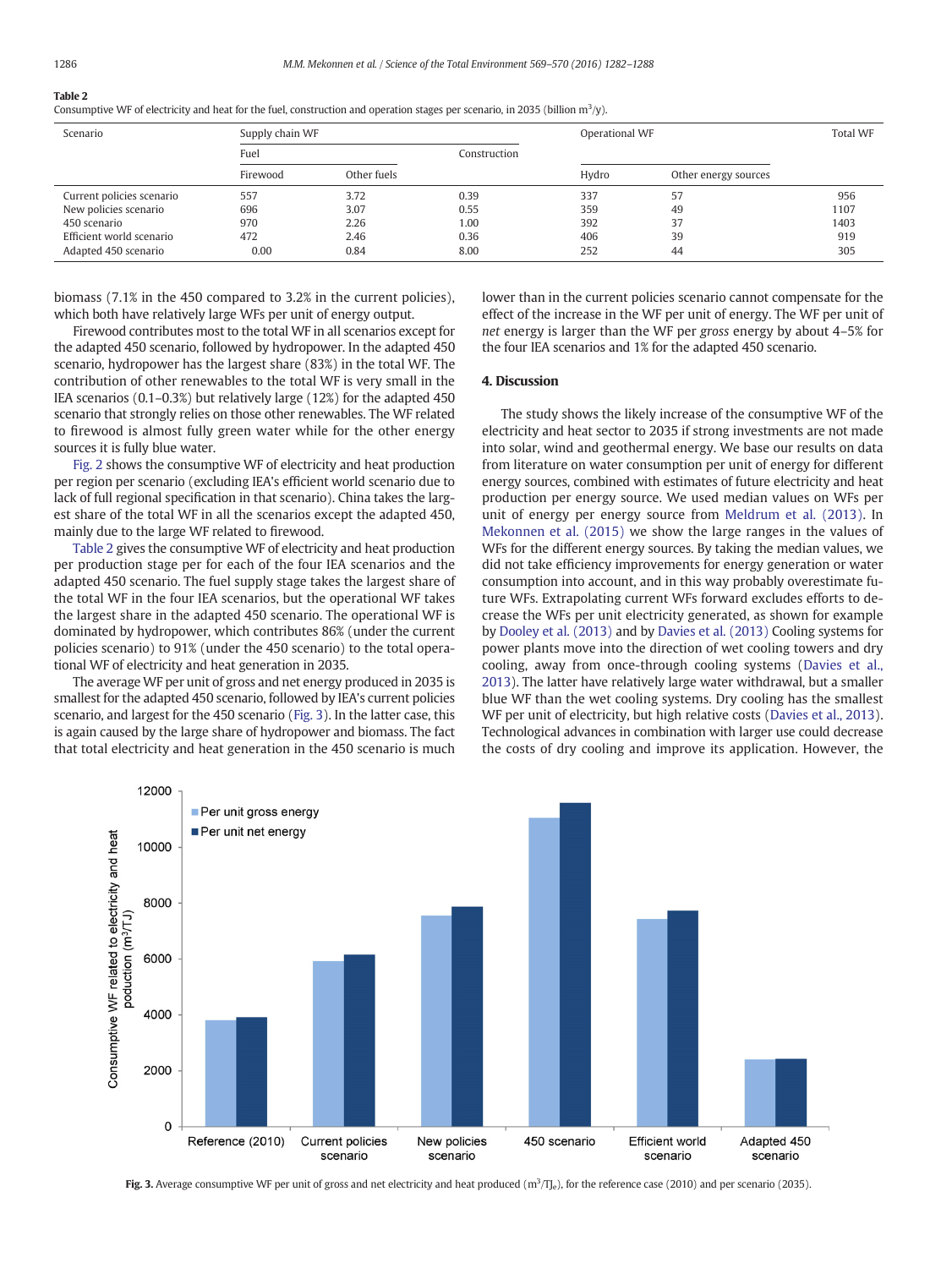<span id="page-5-0"></span>overall global WF reduction that could be achieved with different cooling systems arrangements or efficiency gain will not be very significant, given the fact that the operational water footprint related to cooling water requirement is relatively small (6% of the total WF in the case of the current policies scenario and even less in the other scenarios). If we assume that there will be a 25% reduction in the consumptiveWF at the operational stage as suggested by Dooley et al. (2013), the reduction in the total WF will be around 1.3% in the current policies scenario, 1.0% in the new policies scenario, 0.6% in the 450 scenario, 0.9% in the efficient world scenario and 3.2% in the adapted 450 scenario. If we assume a 10% improvement in the energy conversion efficiency for all fuels (coal and lignite, gas, oil, nuclear, and firewood), the largest decrease in the total WF of electricity-heat in 2035 is attained under the 450 scenario, with a 6.9% reduction in the WF, followed by the new policies scenario (6.3%), the current policies scenario (5.9%), and the efficient world scenario (5.2%).

The IEA scenarios are not explicit about the ratios of firewood and organic waste in the total biomass figures. By absence of any information, we assumed the ratios to remain constant compared to the current situation (2010), but since the WF of firewood is much larger than that of organic waste (which has even been assumed to be zero in this study), the outcomes are sensitive to this assumption. We have allocated only part of the evapotranspiration of forests used for firewood supply to firewood, by accounting only the forest area that would be needed if all firewood would come from production forest exploited at maximum sustainable exploitation rate (see Supplementary information). Suppose that in a specific case, the actual exploitation is only half of the maximum sustainable exploitation rate, because the forest is also used for other purposes, we assume that only half of the forest is used for firewood production, which implies we only count half of the total evapotranspiration from the forest. Future studies could improve the way forest evapotranspiration is allocated to the multiple purposes of a forest certainly for the purpose of getting the order of magnitude right.

The WF of hydropower related to reservoir evaporation should be distributed to the various purposes of the reservoir according to the relative value of the different purposes. Due to the absence of a global dataset on the purposes of all different reservoirs and the respective values of those purposes, we followed a simple rule in allocating the evaporation from reservoirs either fully or partially to hydropower depending on whether hydroelectric generation is the primary secondary or tertiary purpose of a reservoir (see details in the Supplementary information). While reservoir areas fluctuate throughout the year, in estimating the evaporation from the reservoir, we have used reservoir areas that refer to the water surface at full capacity, which may lead to an overestimation of the WF of hydropower. A final remark is to be made on the definition of the water footprint of an artificial reservoir. The blue water footprint is defined as total evaporation from the reservoir, while one could argue to consider the difference between the evaporation from the reservoir and the evapotranspiration from the area before the reservoir was built. The latter, however, measures additional evaporation, an indicator of downstream hydrological impact, while the water footprint aims to measure total water consumption that is not available for competing uses [\(Mekonnen and Hoekstra, 2012](#page-6-0)).

The scenarios regarding future energy demands and energy mixes are all based on assumptions regarding future developments. Energy demand is strongly correlated to economic activity and sensitive to energy prices, which means that projections are sensitive to the underlying assumptions about the rate of economic growth and market developments. Population growth is an important driver of energy use as well, directly through its impact on the size and composition of energy demand and indirectly through its effect on economic growth and development [\(IEA, 2012](#page-6-0)). Changes in these factors are uncertain, making the results of the study indicative and sensitive to policy decisions.

The IEA scenarios may not all be realistic from a water resources point of view. When water becomes scarcer in 2035, feedback mechanisms may occur that will favour energy sources and technologies with smaller WFs or that will even reduce the growth rate in total electricity use. Such feedback mechanisms are not included in the scenarios presented.

Mining of fuels such as coal, lignite and uranium, or materials for construction, generally pollute water, causing a grey WF. The release of chemicals and thermal loads from power plants also increases the grey WF. Due to lack of good data on water pollution of mining and chemical loads from power plants we did not include the grey WF, underestimating the total WF of electricity and heat.

#### 5. Conclusions

Energy scenarios are mainly developed based on forecasts of future energy demand and on expectations regarding the swiftness with which humanity will shift away from fossil fuels to renewable energy. Water constraints hardly play a role in the discussion about future energy scenarios. Surprisingly, the 'greenest' electricity scenario of the IEA, i.e. the scenario with a relatively small growth in electricity demand and with the largest fraction of renewables in 2035, has the largest WF. While the total electricity and heat production in 2035 will have grown by 1.4 times compared to 2010, the total consumptive WF in the 450 scenario will grow almost 4 fold. This is due to the large contribution of hydropower and firewood to the total. The other renewable energy sources – solar, wind, and geothermal – have a very small contribution to the total WF in all IEA scenarios. Only substantial growth in the fractions of these energy sources – as in the adapted 450 scenario – can contribute to a lowering of the rapid projected growth of the WF of the electricity and heat sector in the coming decades. In 2010, electricity from solar, wind, and geothermal contributed 1.8% to the total. The increase of this contribution to 19.6% in the 450 scenario contributes significantly to the decrease of the WF of the global electricity and heat sector, but is offset in this scenario by the simultaneous increase of the use of firewood and hydropower. With the adapted 450 scenario we show that reducing both carbon and water footprint is possible. The total WF of electricity and heat production in 2035 under this adapted scenario is much smaller than in the four IEA scenarios: 32% of the WF under the current policies scenario and 22% of the WF under the 450 scenario. The WF in 2035 under the adapted 450 scenario will even be 12% smaller than the WF in the reference year 2010.

# Acknowledgements

This research was financed by and carried out in collaboration with the Enel Foundation. We would like to thank Renata Mele and Christian Zulberti of Enel Foundation. The work was partially developed within the framework of the Panta Rhei Research Initiative of the International Association of Hydrological Sciences (IAHS).

### Appendix A. Supplementary data

Supplementary data to this article can be found online at [http://dx.](doi:10.1016/j.scitotenv.2016.06.204) [doi.org/10.1016/j.scitotenv.2016.06.204.](doi:10.1016/j.scitotenv.2016.06.204)

# References

- Boulay, A.-M., Hoekstra, A.Y., Vionnet, S., 2013. Complementarities of water-focused life cycle assessment and water footprint assessment. Environ. Sci. Technol. 47, 11926–11927. http://dx.doi.org/[10.1021/es403928f.](http://dx.doi.org/10.1021/es403928f)
- Byers, E.A., Hall, J.W., Amezaga, J.M., 2014. Electricity generation and cooling water use: UK pathways to 2050. Glob. Environ. Chang. 25, 16–30. http://dx.doi.org[/10.1016/j.](http://dx.doi.org/10.1016/j.gloenvcha.2014.01.005) [gloenvcha.2014.01.005](http://dx.doi.org/10.1016/j.gloenvcha.2014.01.005).
- Davies, E.G.R., Kyle, P., Edmonds, J.A., 2013. An integrated assessment of global and regional water demands for electricity generation to 2095. Adv. Water Resour. 52, 296–313. http://dx.doi.org[/10.1016/j.advwatres.2012.11.020.](http://dx.doi.org/10.1016/j.advwatres.2012.11.020)
- Dooley, J.J., Kyle, P., Davies, E.G.R., 2013. Climate mitigation's impact on global and regional electric power sector water use in the 21st century. Energy Procedia 37, 2470–2478. http://dx.doi.org[/10.1016/j.egypro.2013.06.128](http://dx.doi.org/10.1016/j.egypro.2013.06.128).